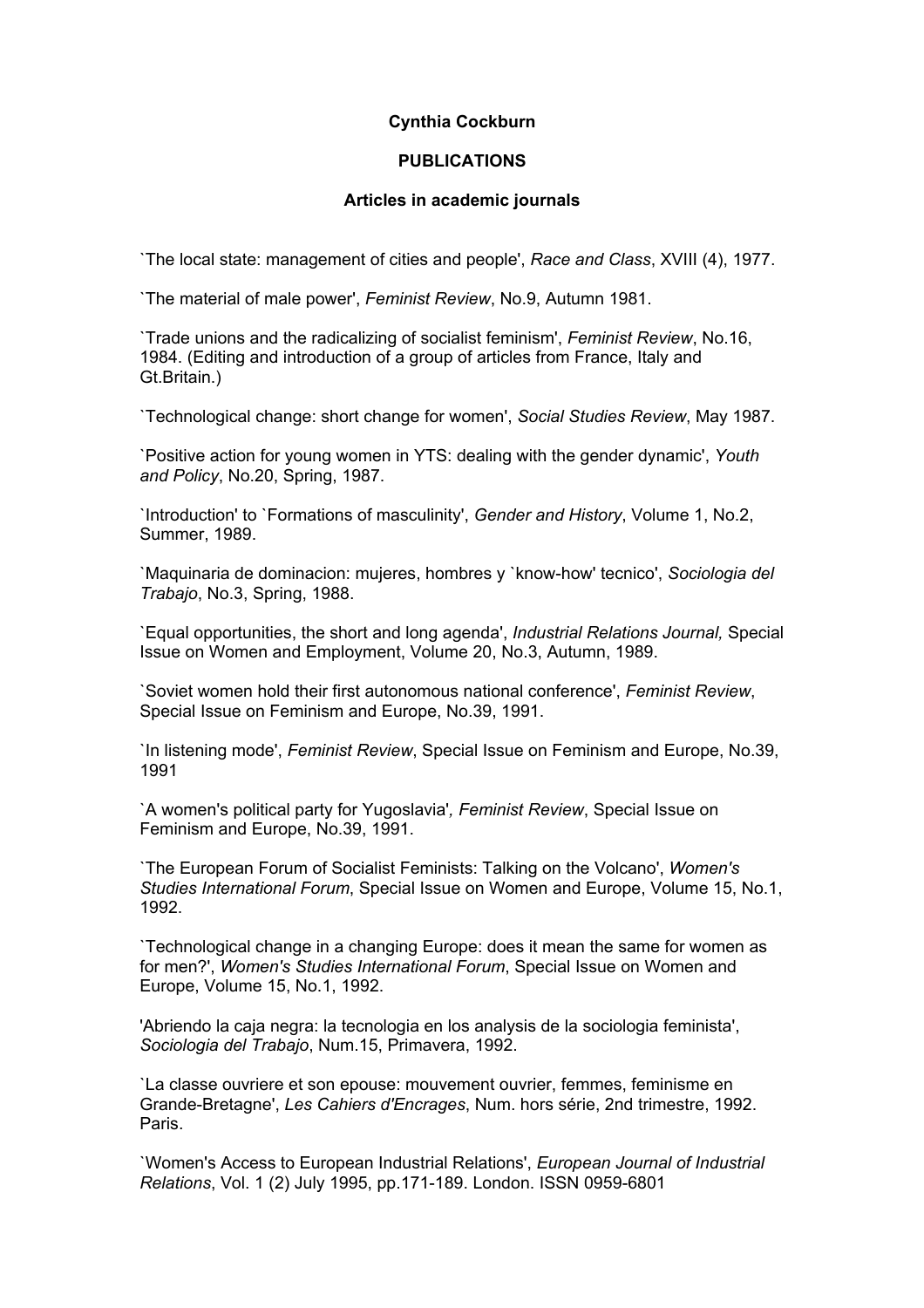`Strategies for gender democracy: strengthening the representation of trade union women in the European social dialogue', *European Journal of Women's Studies*, Vol.3, No.1, February 1996, pp.7-26. ISSN 1350-5068.

`Stressing a women's agenda: Women of three European sectors define their needs', *Transfer: European Review of Labour and Research*, Vol.2, No.1, February 1996, pp.97-120. ISSN 1024-2589.

`Different together: women in Belfast', A Photo-Narrative, *Soundings: A Journal of Politics and Culture*, Issue 2 Spring 1996. Pp.32-47. ISBN 0-815315-819-3.

`Refusing ethnic closure: a Women's Therapy Centre in Bosnia-Hercegovina', A Photo-Narrative, *Soundings: A Journal of Politics and Culture*, Issue 3 Summer 1996.

`Whose heroes does a city remember?', *Soundings: A Journal of Politics and Culture,* Issue 3 Summer 1996.

'Les techniques domestiques ou Centrillon et les ingenieurs', in issue on 'Genre et techniques domestiques' ed. Danielle Chabaud-Rychter, *Cahiers du Gedisst (Groupe d'Etudes sur la Division Sociale et Sexuelle du Travail).* Paris: Harmattan. No.20, 1997.

`Wrong and wrong again: women for peace in Israel', *Soundings: A Journal of Politics and Culture*, Issue 5 Spring 1997.

`Strategies for gender democracy: strengthening the representation of trade union women in the European social dialogue', *Transnational Associations*, No.3, May-June, 1997.

`Gender in an international space: trade union women as European social actor', *Women's Studies International Forum*, Vol.20, No.4, 1997 pp.459-70.

`Zene grade mostove: susret zenskih projekata iz zemalja u ratu', *Feministicke Sveske*, Nos. 7-8, 1997. Belgrade.

'Les Relations Internationales ont un genre: Le Dialogue Social en Europe',*Travail, Genre et Sociétés: La Revue du MAGE, IRESCO, Paris,* No.2, Novembre 1999.

'Introduction: Transversal politics and translating practices', with Lynette Hunter, *Soundings: A Journal of Politics and Culture*. Introduction to a thematic issue on 'Transversal Politics', eds. Cynthia Cockburn and Lynette Hunter. Issue 12, Summer 1999.

'Crossing borders: Comparing ways of handling conflictual differences', in *Soundings: A Journal of Politics and Culture*. Issue 12, Summer 1999.

'Singing politics, owning names', with Shereen Benjamin, *Soundings: A Journal of Politics and Culture*. Issue 14, Spring 2000.

'Women in Black: being able to say neither/nor', *Canadian Women's Studies/Les Cahiers de la Femme*, Toronto, Canada. Vol.19, No.4, Winter 2000.